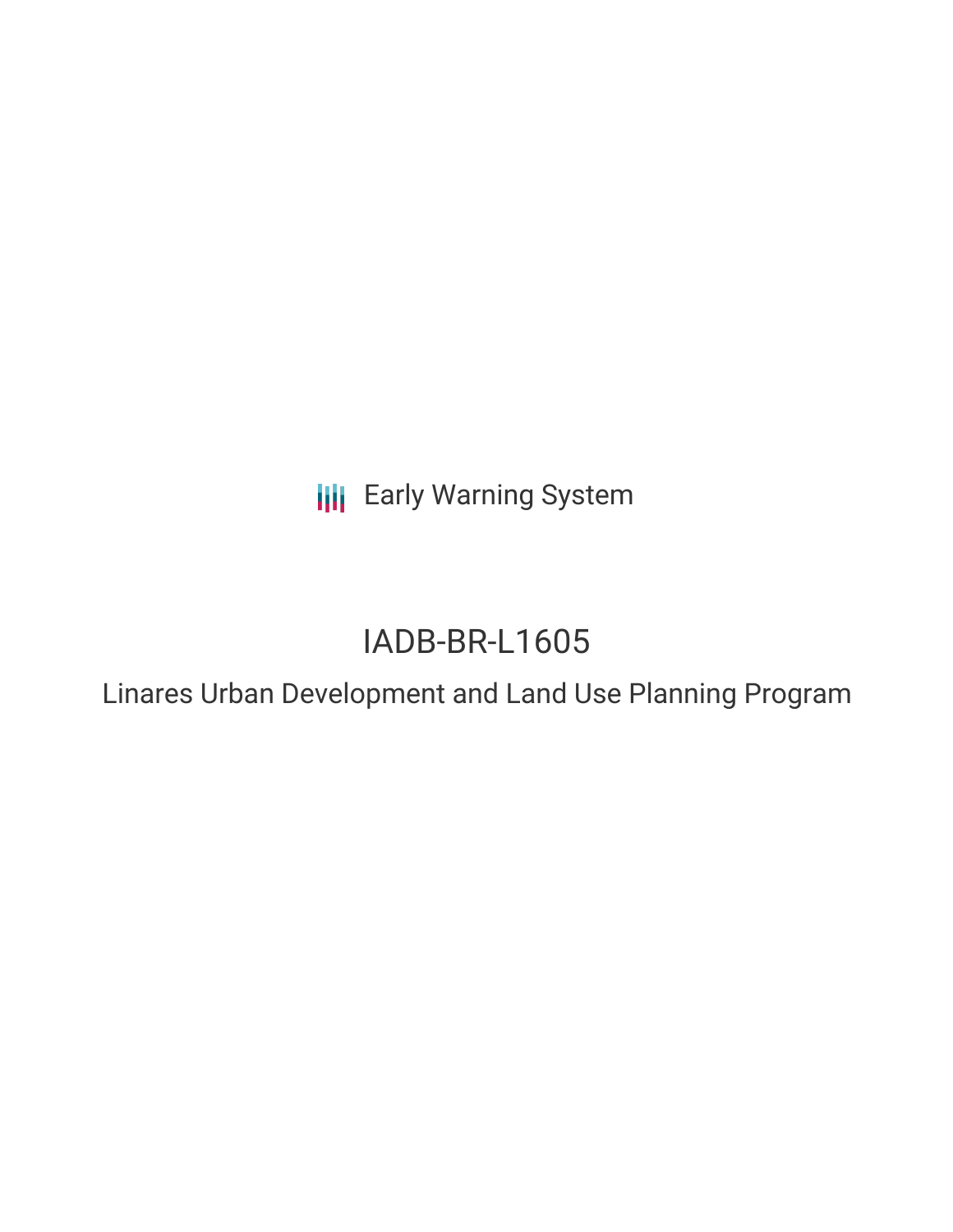

# **Quick Facts**

| <b>Countries</b>               | Brazil                                  |
|--------------------------------|-----------------------------------------|
| <b>Specific Location</b>       | Linhares, ES, Brazil                    |
| <b>Financial Institutions</b>  | Inter-American Development Bank (IADB)  |
| <b>Status</b>                  | Proposed                                |
| <b>Bank Risk Rating</b>        | A                                       |
| <b>Borrower</b>                | City of Linhares, ES, Brazil            |
| <b>Sectors</b>                 | Climate and Environment, Infrastructure |
| <b>Investment Type(s)</b>      | Loan                                    |
| <b>Investment Amount (USD)</b> | $$56.00$ million                        |
| <b>Project Cost (USD)</b>      | \$56.00 million                         |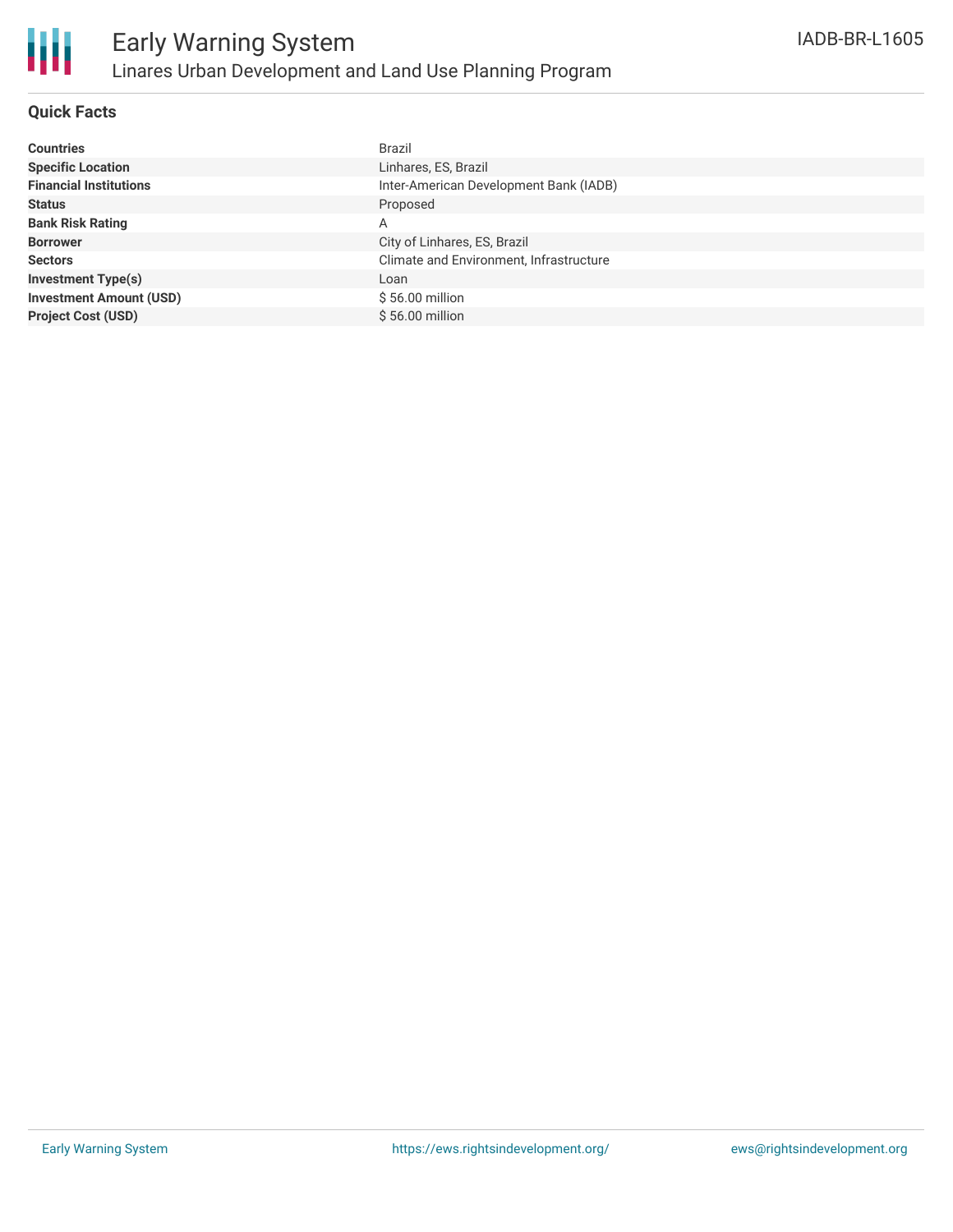

# **Project Description**

The general objective of the program is to promote the sustainable development of the municipality of Linares through land use planning and urban development of the urban expansion area in the eastern region of the municipality with comprehensive investments in infrastructure, community facilities and environment.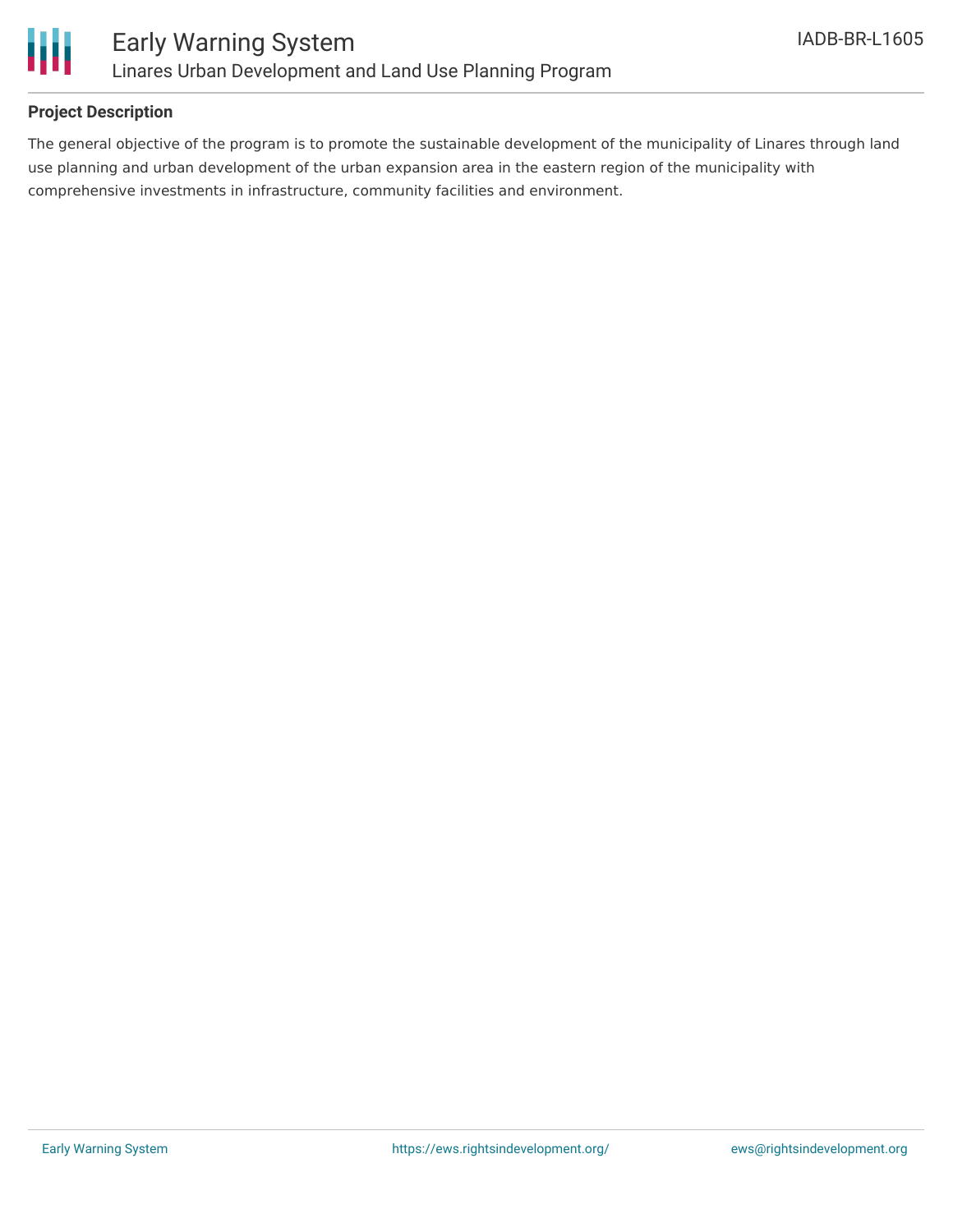

### **Investment Description**

• Inter-American Development Bank (IADB)